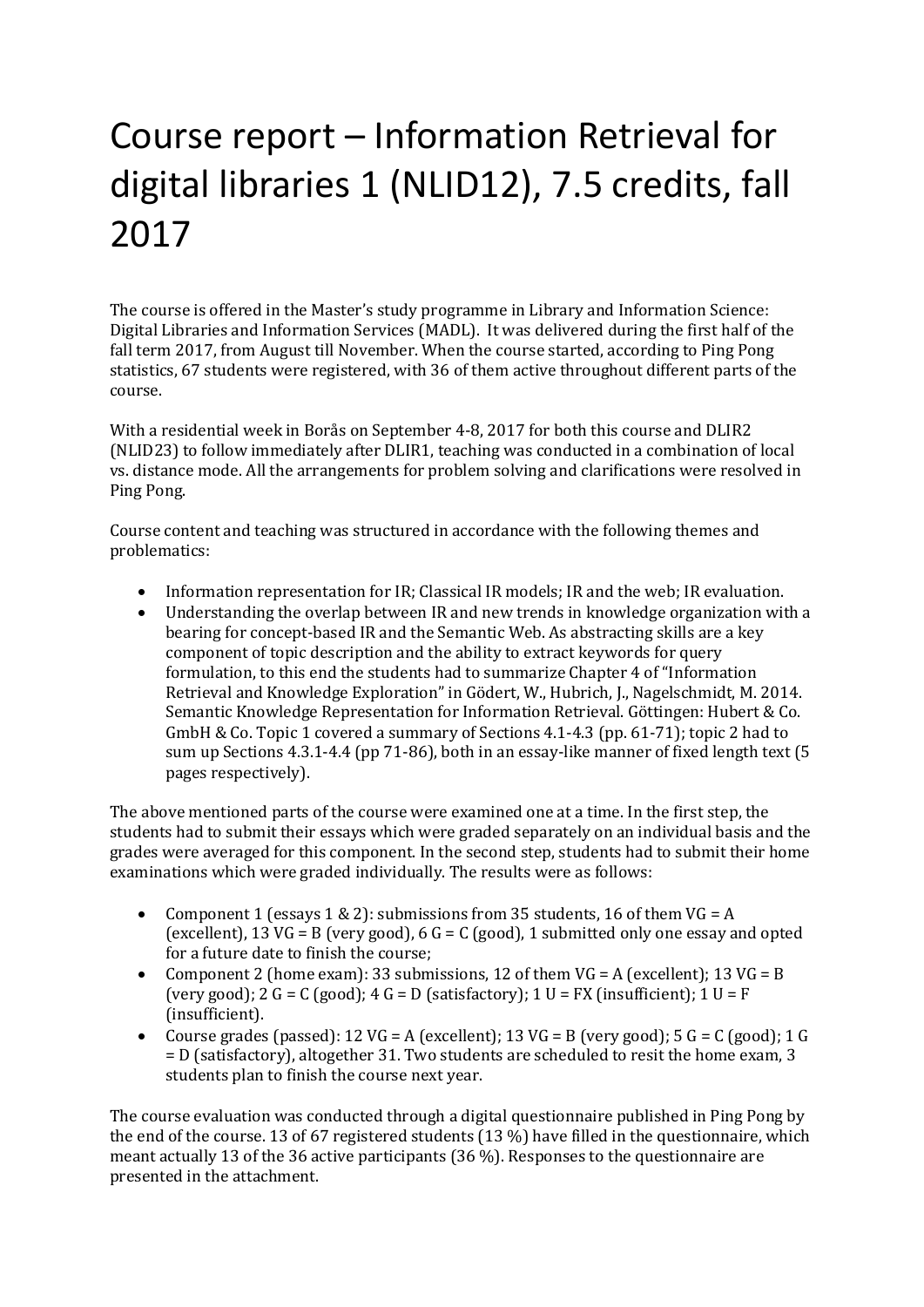The evaluation once again revealed the importance of the residential week which, for several students, is the forum to recall secondary school mathematics necessary to follow the course. With this opportunity missing for those who could not show up, a few clearly struggled with making sense of the course. Several people criticized the essay task because they did not see the link between text summarization and IR, however the majority coped with the challenge and seems to have understood its significance.

The course textbook was difficult for some but seems to have been considered to have covered the essentials for many, reflected in the overall very good course grades. At the same time thick as it is, the same textbook is becoming outdated given the fast tempo of progress in IR research. Once the increasing amount of knowledge to be covered vs. a limited time to present the basics meets the limited willingness of some to face reality, problems can be expected.

Another interesting and so far unseen complaint was regarding the English of a textbook (by German authors) or that of the course teachers. Clearly, as the course sees more and more students from the UK and the US, they introduce their own linguistic expectations. Plus on the one hand, there are always students who want to learn more – here, someone suggested to add artificial intelligence to IR –, or less, with people asking for more and more predigested and simplified knowledge e.g. about the Semantic Web, or to find even more simple ways of explanations for everyone with diverse backgrounds. Whatever one thinks, it is impossible to please everyone but university level education is for grown-ups.

Those presenting in this course are grateful for feedback from our students and we will consider as many of the recommendations as feasible.

Borås, 17-12-18

Sándor Darányi, course responsible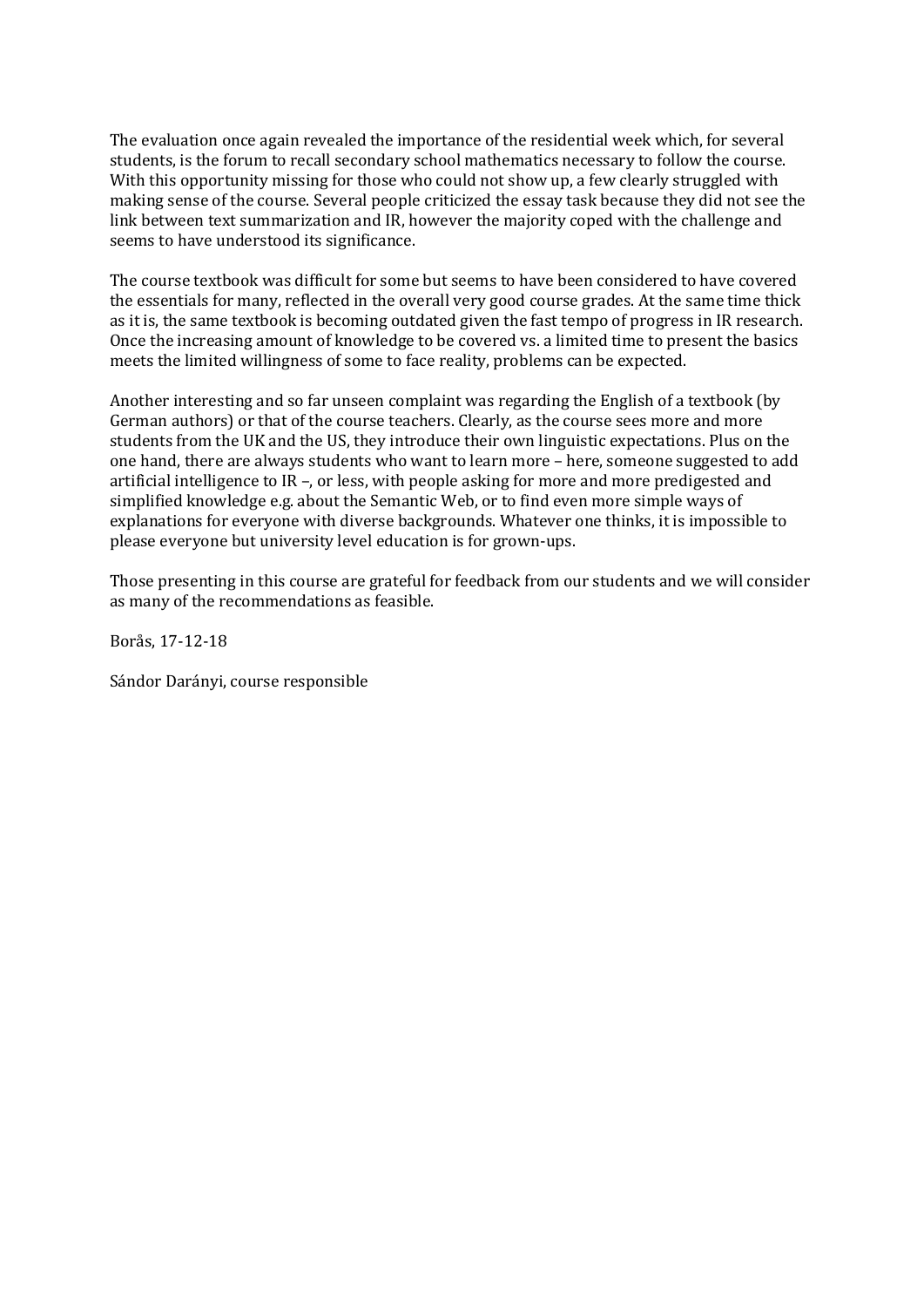Attachment 1:

# **Survey results**

**Survey**DLIR1 course evaluation 2017 **Event**NLID12 H17-1 Information Retrieval for digital libraries 1, 7,5 credits BMDD116h, BMDD117h **Status**open **Date**2017-11-22 12:17 **Group**Participants **Answered by**13(67) (19%)

**1 What is your opinion about the structure and presentation of the course, i.e. links between lectures, literature, tasks and examination, residential period activities? Has the residential period contributed to your understanding? What do you suggest to change and why?**

| <b>Answer choice</b> | Poor | Non-<br>satisfactory | Satisfactory Good |       | Very good |
|----------------------|------|----------------------|-------------------|-------|-----------|
| <b>Distribution</b>  | 0%   | 16,7%                | 50%               | 16,7% | 16,7%     |
| <b>Number</b>        |      |                      | n                 |       |           |

12 have answered of 67 (17%) Maximum number of choices: 1

#### **Respondents comments:**

- The residential period really helped even though I couldn't "catch" the meaning of many things that were said as I hadn't read much of the course material by then. The notes I took from lectures though, helped me later on as I was reading the course material again and again.
- Without a background in informatics, mathematics and/or logic, the found the course structure was difficult.

The residential period did not contribute towards my understanding because there was simply too much to take in. This is understandable, but I believe that more should be done to prepare students for the residential period. In this way, I think that the residential period would be more rewarding.

The literature, while relevant, was not very pedagogical. I found myself referring to other books as well as lectures from other universities in order to grasp some fundamental concepts of IR. Perhaps this is expected of students.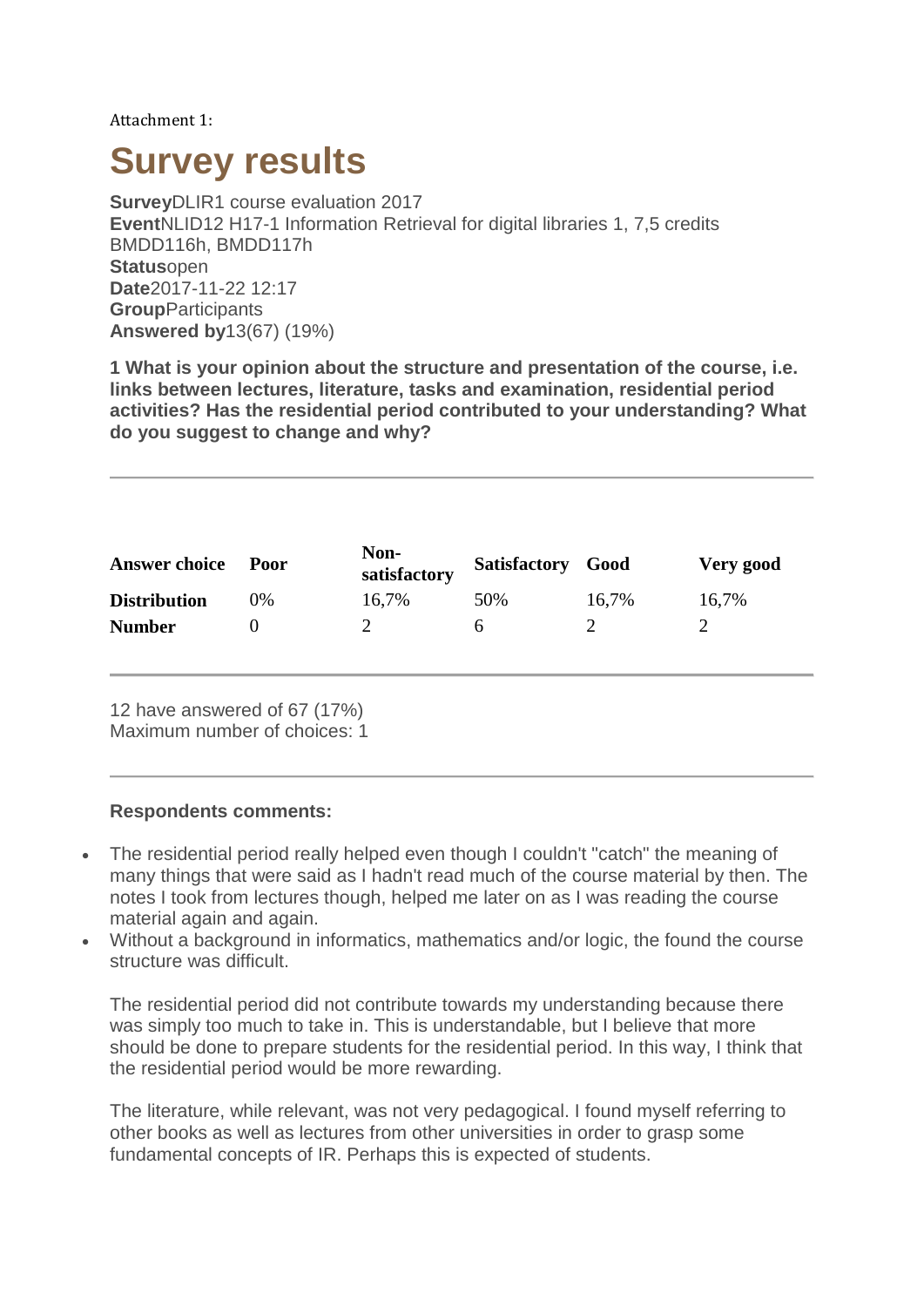- Everything was very confusing, I wasn't aware of the residential period so I missed it and from then all the document seemed to be in a weird order. The study guide was before the actual lessons for example.
- I appreciated very much the material that we were given, especially the study units and the study guide. I felt actually overwhelmed and could not follow everything, mostly as a matter of time, but as I intend to study it further, it is very useful material for explaining and as use of a guide. The residential period was also more than useful, as the presentations were concrete and gave a lot of new information on new fields with simple understandable ways. I think I would not be able to follow the course if I had not participated in the residential week.
- NO comment does not wish to burn bridges since this course clearly lacks any sort of way to be anonymous.
- Generally, the connections between the residential period, the material, and the exam were good. More information on the exam might be useful in guiding our reading, since there is quite a lot of reading. I found some of the material to be much easier to read, while some readings were quite tricky to understand. I might direct students towards the more simply written materials first, with the less clear materials to be read afterwards. The unit guides were useful and simple, as was most of the Belew book. The MIR book is useful but poorly written - it was always helpful to do other readings before looking at this text. The Saracevic article was very difficult to understand. If there is anything else on the subject, it would be good to swap out this article. In terms of the residential week, I think this was done pretty well, especially considering that IR1 and IR2 needed to share the week. Making the difference between IR1 versus IR2 lectures a little clearer might have been helpful, but I especially appreciated the focus on maths, which re-acclimated me to linear algebra, geometry, etc. as early as possible.

### **2 Was the course guide and instruction material on PingPong relevant? Motivate, please.**

# **2.1 Course guide and instruction material:**

| <b>Answer choice</b> | Poor | Non-<br>satisfactory | Satisfactory Good |       | Very good     |
|----------------------|------|----------------------|-------------------|-------|---------------|
| <b>Distribution</b>  | 7.7% | 0%                   | 46,2%             | 23,1% | 23,1%         |
| <b>Number</b>        |      |                      | h.                | 3     | $\mathcal{R}$ |

13 have answered of 67 (19%) Maximum number of choices: 1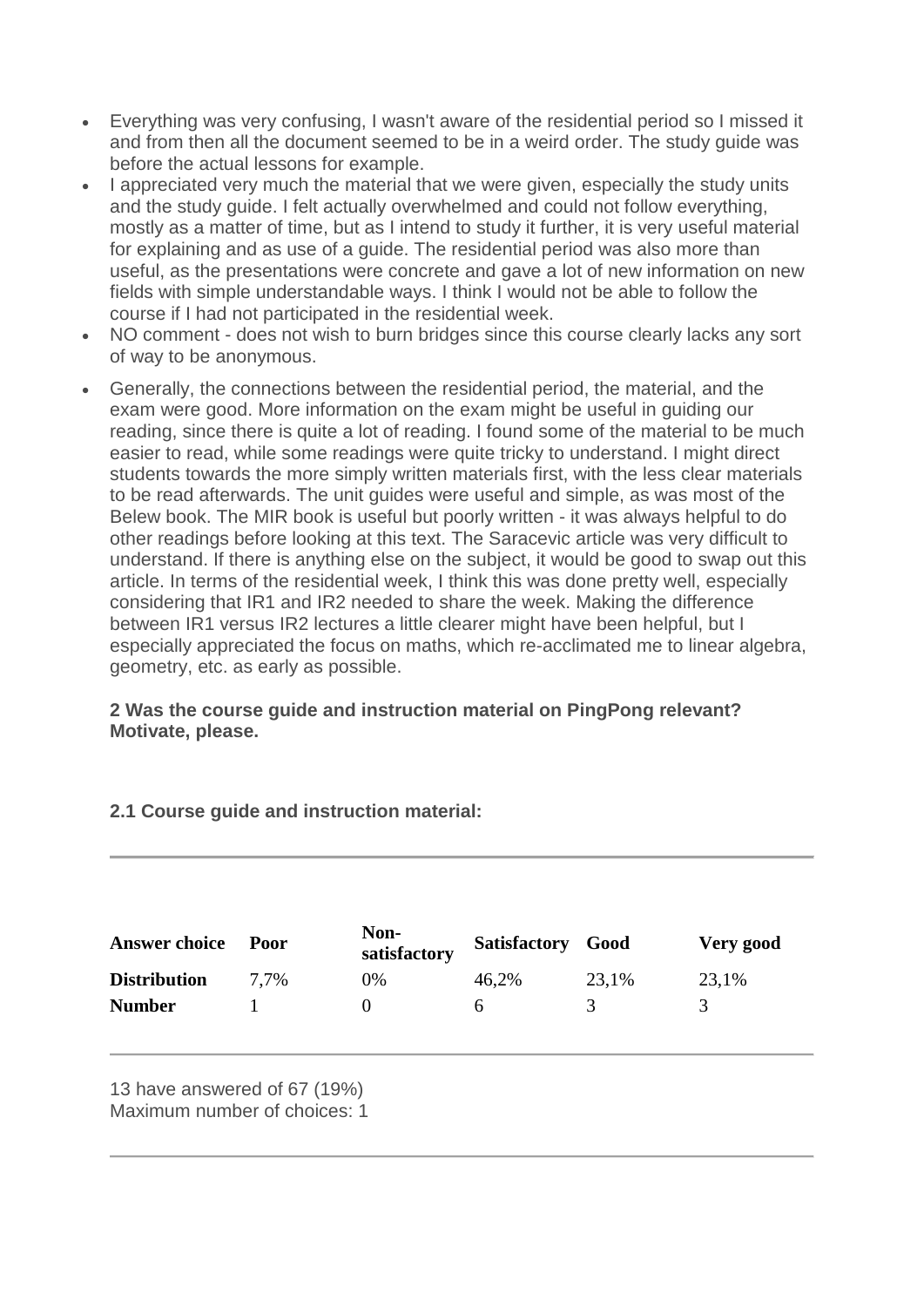# **Respondents comments:**

- Instructions were clear. The step by step quidelines about what chapters to read for each unit were really appreciated.
- I find myself coping text to a worddocument to make it easier to read. I long for an old fashion text feeling and less words.
- The course guide and material were very relevant and easy to navigate and implement.
- Again, it was arranged in a very confusing fashion, if you would had lecture first, then study material with title related to the lecture, that would have helped. A lot of the files' name made no sense to me and I had to click them all to see which one were relevant to what I was doing.
- (see above) The course guide and the material for the study units were very useful as a guide to make a concrete idea about the area of the IR and know where to look for when needed. I appreciate very much the way it was written, simple to someone who is new to these notions, but explaining and giving also the big picture.
- The instruction material for the home essays were appauling; change of format 10 days before submission (change from 1.0 word spacing to 1.5, thats almost 2 full pages less for someone that actually wrote 5 pages in 1.0) What was actually supposed to be written about was not clearly stated until students contacted responsible teachers for the master program rather than The course teacher, that returned snide remarks in emails which is very unproffessional. It was stated as an "essay" and simply that. If you look at the instructions in the essay topic document, or the introduction - it is a completely different assignment compared to the "clarification" that was added 10 days prior deadline.
- The course guide was easy to follow.

# **2.2 Selection of literature:**

# **2.2.1 General amount:**

| <b>Answer choice</b> | Not enough | <b>Sufficient</b> | <b>Too much</b> |
|----------------------|------------|-------------------|-----------------|
| <b>Distribution</b>  | 15,4%      | 76,9%             | 7,7%            |
| <b>Number</b>        |            | 10                |                 |

13 have answered of 67 (19%) Maximum number of choices: 1

# **2.2.2 Complexity:**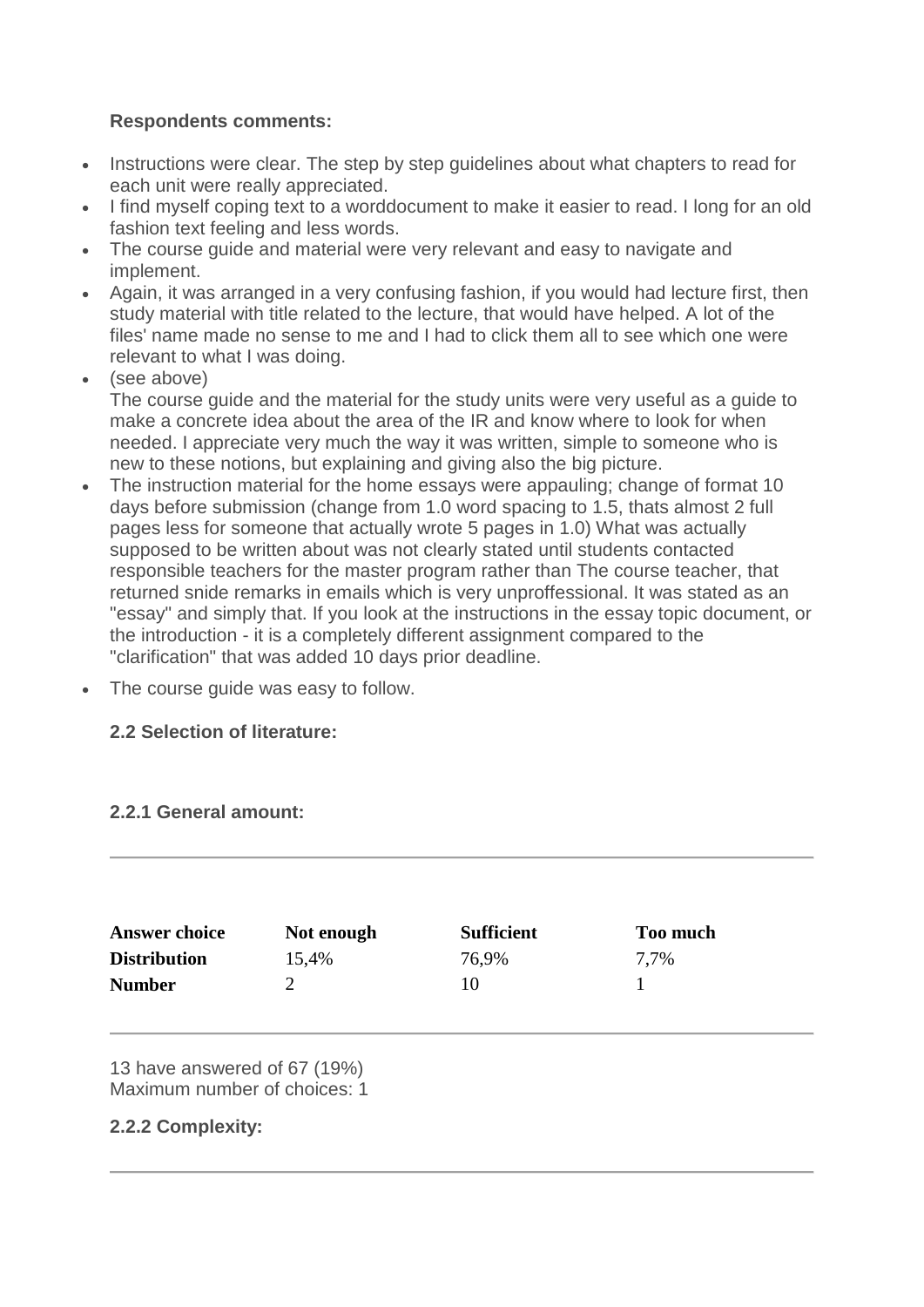| <b>Answer choice</b> | <b>Too difficult</b> | <b>Challenging</b> | Too easy |
|----------------------|----------------------|--------------------|----------|
| <b>Distribution</b>  | 23,1%                | 76,9%              | 0%       |
| <b>Number</b>        |                      | 10                 |          |

13 have answered of 67 (19%) Maximum number of choices: 1

#### **2.3.1 Unit 1:**

| <b>Answer choice</b> | Poor | Non-<br>satisfactory | Satisfactory Good |       | Very good |
|----------------------|------|----------------------|-------------------|-------|-----------|
| <b>Distribution</b>  | 0%   | 0%                   | 61,5%             | 15,4% | 23,1%     |
| <b>Number</b>        |      |                      |                   |       |           |

13 have answered of 67 (19%) Maximum number of choices: 1

# **2.3.2 Unit 2:**

| <b>Answer choice</b> | Poor | Non-<br>satisfactory | Satisfactory Good |       | Very good |
|----------------------|------|----------------------|-------------------|-------|-----------|
| <b>Distribution</b>  | )%   | $0\%$                | 53,8%             | 30,8% | 15,4%     |
| <b>Number</b>        |      |                      |                   | Æ     |           |

13 have answered of 67 (19%) Maximum number of choices: 1

#### **2.3.3 Unit 3:**

| <b>Answer choice Poor</b> | Non-              |
|---------------------------|-------------------|
|                           | $\sim$ + $\sim$ + |

**satisfactory Satisfactory Good Very good**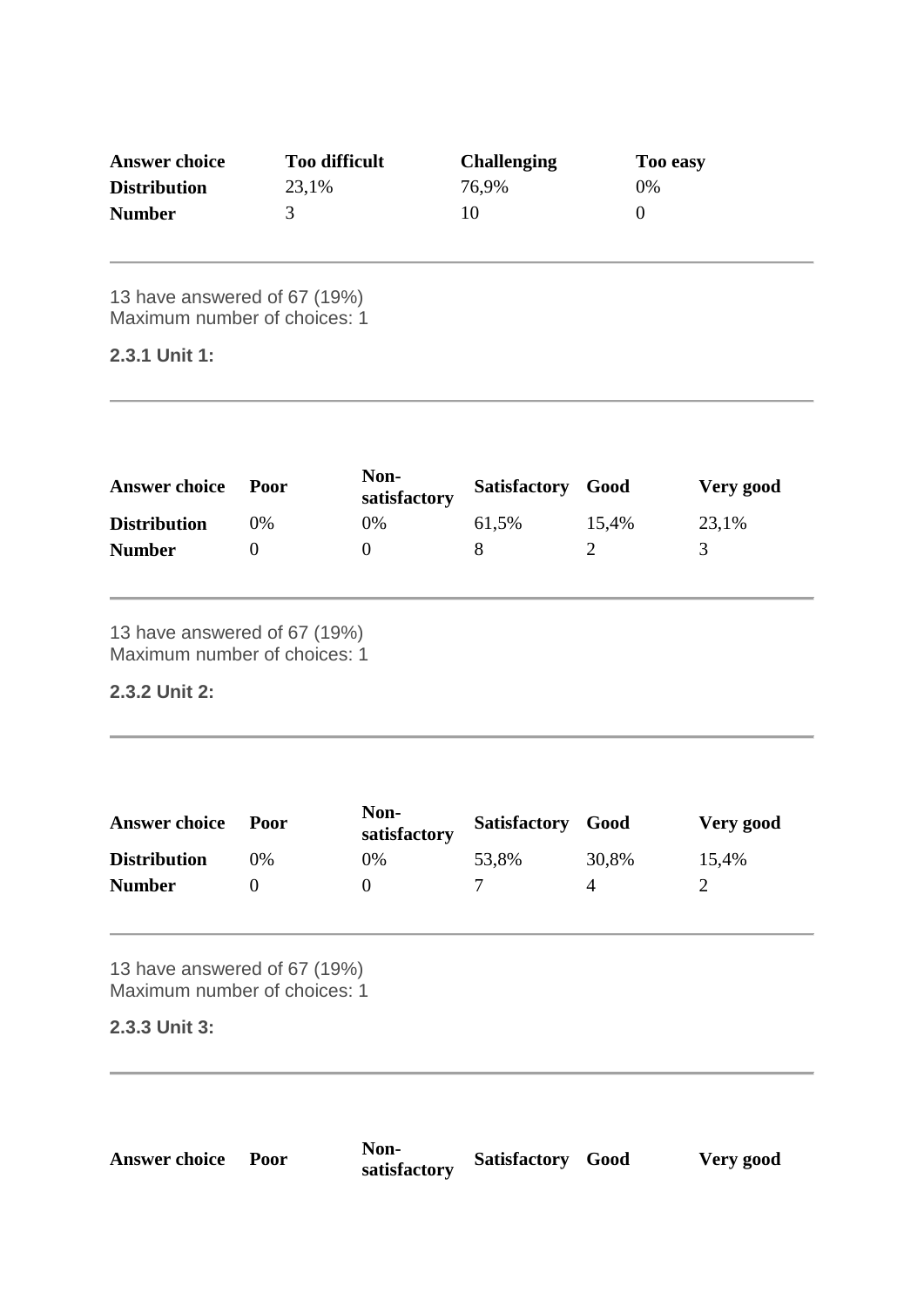| <b>Distribution</b> | በ% | 0% | 61,5% | 23,1% | 15,4% |
|---------------------|----|----|-------|-------|-------|
| <b>Number</b>       |    |    |       |       |       |

13 have answered of 67 (19%) Maximum number of choices: 1

#### **2.3.4 Unit 4:**

| <b>Answer choice</b> | Poor | Non-<br>satisfactory | Satisfactory Good |       | Very good |
|----------------------|------|----------------------|-------------------|-------|-----------|
| <b>Distribution</b>  | 9%   | 0%                   | 61,5%             | 23,1% | 15,4%     |
| <b>Number</b>        |      |                      |                   |       |           |

13 have answered of 67 (19%) Maximum number of choices: 1

**Comments on literature:**

0 have answered of 67 (0%) Maximum number of choices: 1

#### **Respondents comments:**

- I started of reading the books and lectures but more and more I ended online to find better examples. I worry a lot that I will misunderstand questions. I do my best to study in a classical way. Book and lectures first.
- I honestly got more help from the Unit study guides than the literature itself.
- The most important and really helpful source (especially for the Home Exam) for this course was the book of Baeza-Yates and Ribeiro "Modern Information Retrieval".
- Not very pedagogical. I often used other resources as my primary ones and the textbooks as secondary resources.
- The text we had to abstract was written in weird English, with a lot of colloquialisms (for example: resp.). It would have been good if that had been addressed to help with the reading.
- I have not read all the given literature. But what I enjoyed much was the FOA book, that gives the cognitive perspective on the IR processes.
- The essays required the same amount of text submitted, while the chapters were completely different (ie the 3 last pages of essay 2 were empty. The language was not the easiest, it seems like it either was poorly proofread or we are supposed to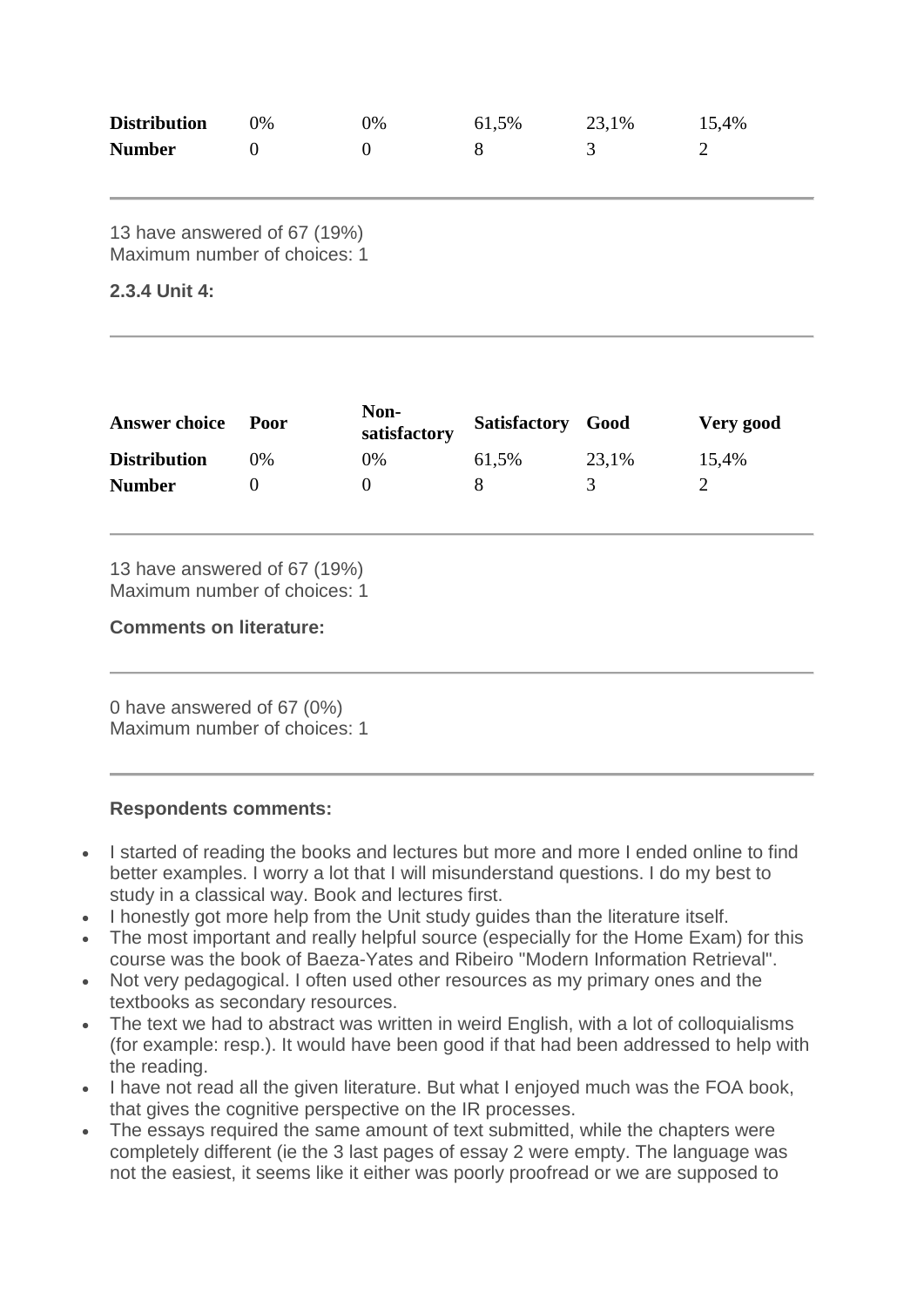understand 2nd language english based on german structuring, use of words were a bit weird - would have helped if we actually had some sort of unit where it was discussed in depth.

• See answer to question 1. I was a little fuzzier on the scope of the last unit. The Semantic Web just seems like too big a topic to bookend the course. It might be difficult to find more directed literature on SKOS though. But more (or simply more clearly stated) focus in this section would have been appreciated.

#### **2.4 Is there a topic that you think should be studied in more detail in the course?**

0 have answered of 67 (0%) Maximum number of choices: 1

#### **Respondents comments:**

- I liked the assignments in math. Thank you.
- I haven't thought of it.
- Not really, though see above comment on unit 4.

by default in any Google AdWords accounts

**2.5 Is there an area or a topic that you think is missing from the course? Please explain.**

0 have answered of 67 (0%) Maximum number of choices: 1

#### **Respondents comments:**

• I like IT and math. Perhaps a discussion about AI and search hits in Google/Duckduckgo/more?. On the subject of AI: https://arxiv.org/pdf/1707.02268.pdf About search hits on Google: -What is gclid? https://www.wordstream.com/gclid Gclid is a globally unique tracking parameter (Google Click Identifier) used by Google to pass information back and forth between Google AdWords and Google Analytics. If you enable URL auto tagging in Google AdWords, Google will append a unique ?gclid parameter on your destination URLs at run-time. Because it is a redirect, you won't see any gclid parameters on your ad words text ad destination url's, but it will show up in your Web server log files. Auto tagging was introduced in 2004 and is on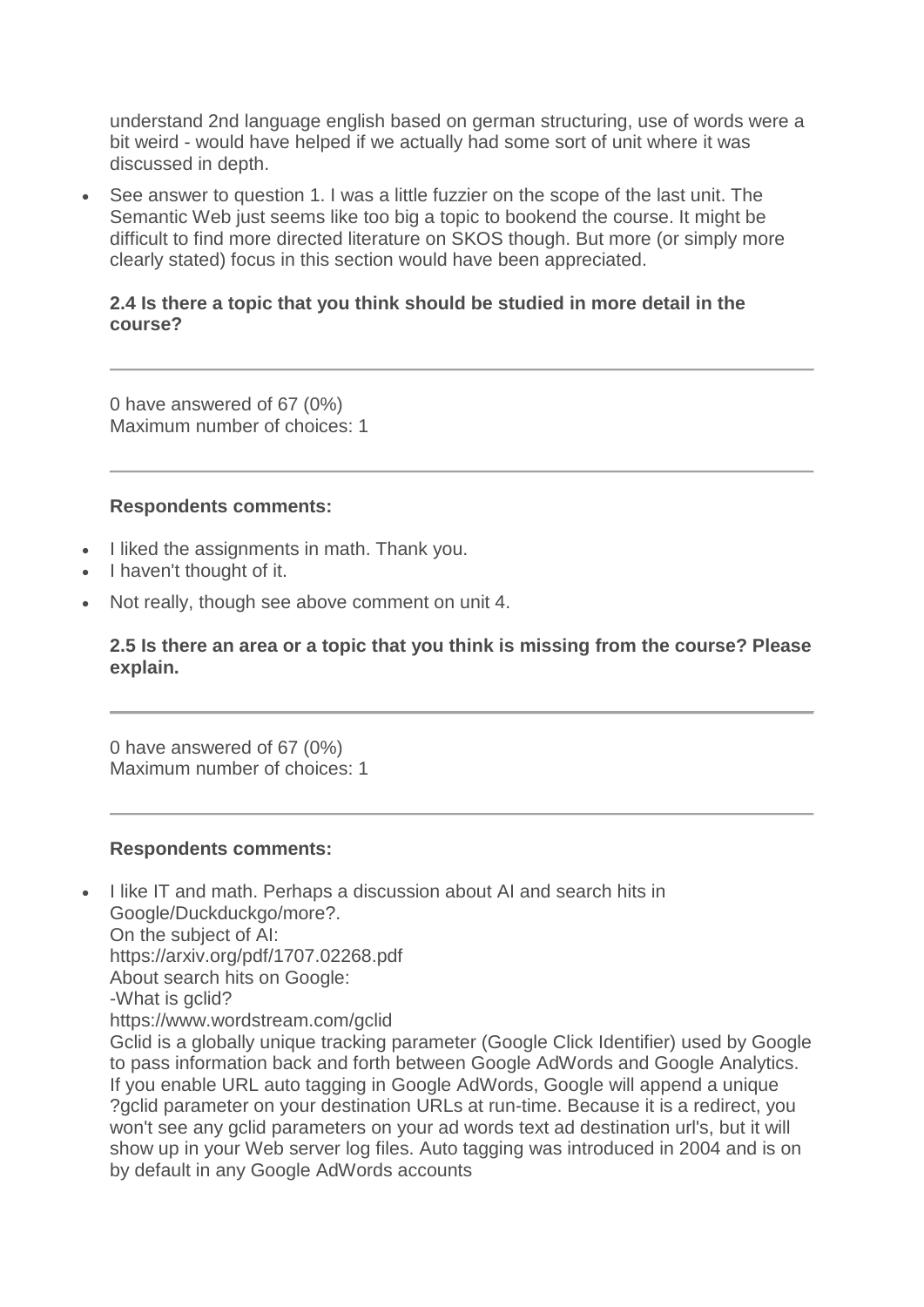An unfortunate side effect of Google Adwords & Google Analytics integration is that it kills your search query data.

Critical data pertaining to clicks and conversions are mis-attributed to the keyword in your AdWords account that triggered your ad,

not the actual search query that was entered by the searcher.

• No.

# **3. Were the tasks (exercises) meaningful?**

| <b>Answer choice</b> | Poor | Non-<br>satisfactory | <b>Satisfactory Meaningful</b> |       | Quite<br>meaningful |
|----------------------|------|----------------------|--------------------------------|-------|---------------------|
| <b>Distribution</b>  | 0%   | 0%                   | 61,5%                          | 23,1% | 15.4%               |
| <b>Number</b>        |      |                      |                                |       |                     |

13 have answered of 67 (19%) Maximum number of choices: 1

**Please indicate the least relevant ones. Explain.**

0 have answered of 67 (0%) Maximum number of choices: 1

#### **Respondents comments:**

- I dont know. I haven't come up with any conclusion. Still waiting for home exam. might have misunderstood questions. I found myself searching online for answers.
- Exercise no.3, about Page Rank was not so clear to me about what to do.
- I thought the abstract was not very relevant as it was meant to be a summary but the length asked was almost the same as the actual text. It wasn't clear what we needed to do, it seemed to be more of a translation of a poorly written text.
- In my opinion PageRank as a subject is more semantic wouldnt it be better to spend that topic on theoretically discussing how PageRank values are done rather than straight up math of things that are trade secrets and deemed to change every day as it is very dynamic?
- I liked the exercises, which made the readings concrete and forced us to do the calculations ourselves. Honestly, I think that they should be mandatory, though I understand why they are not.

**4. Did you perceive your own input as sufficient for studying the course?**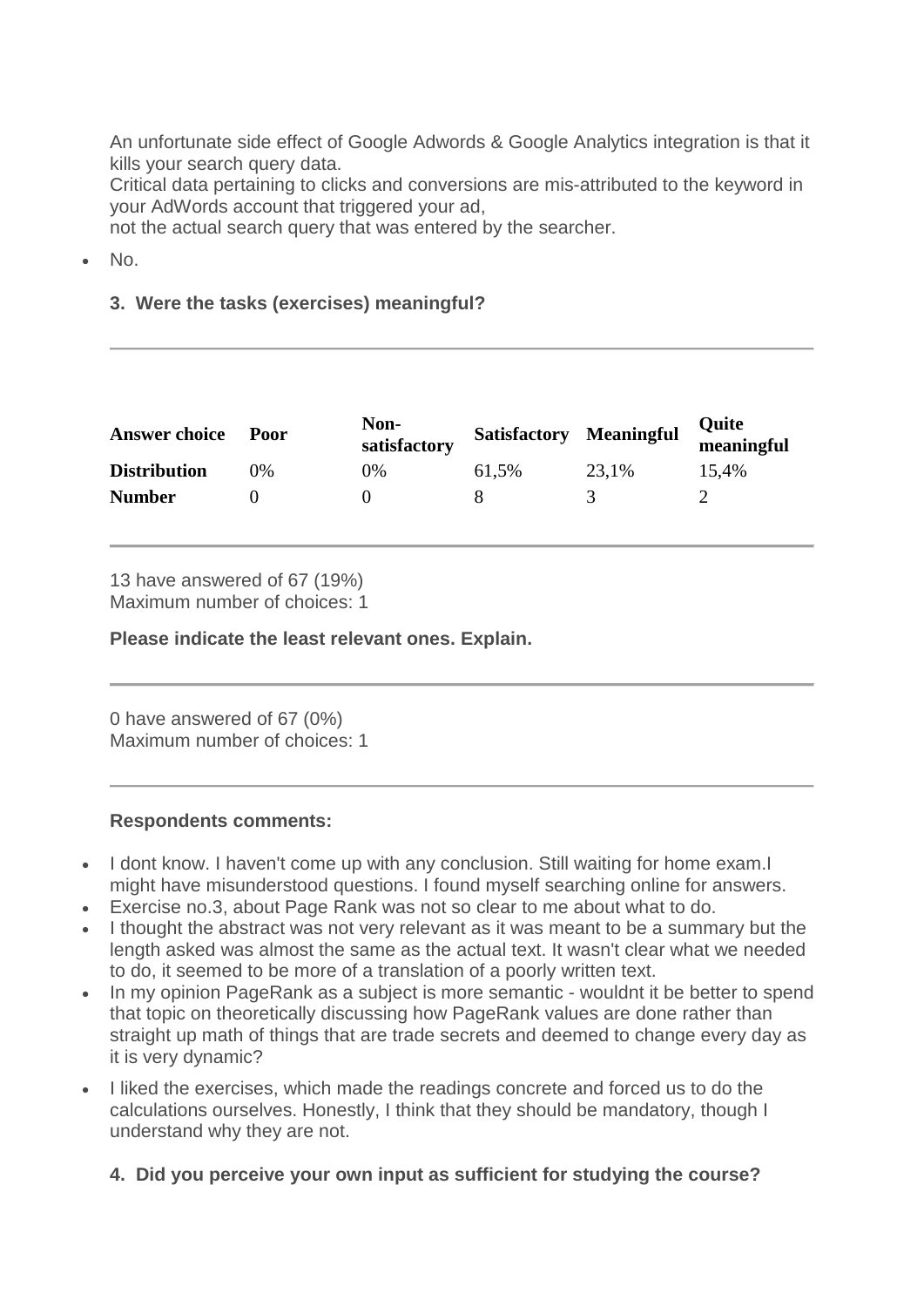| <b>Answer choice</b> | Poor    | <b>Insufficient Satisfactory Sufficient</b> |     |       | <b>Ouite</b><br>sufficient |
|----------------------|---------|---------------------------------------------|-----|-------|----------------------------|
| <b>Distribution</b>  | $(1)$ % | 16,7%                                       | 50% | 33,3% | $0\%$                      |
| <b>Number</b>        |         |                                             | h   |       |                            |

12 have answered of 67 (17%) Maximum number of choices: 1

**5. What do you think of the home examination's relevance and meaning?**

| <b>Answer choice</b> | Poor | <b>Irrelevant</b> | <b>Satisfactory</b> | Relevant | <b>Quite</b><br>relevant |
|----------------------|------|-------------------|---------------------|----------|--------------------------|
| <b>Distribution</b>  | 7.7% | $0\%$             | 46,2%               | 15.4%    | 30,8%                    |
| <b>Number</b>        |      | $\mathbf{\Omega}$ | 6                   |          | 4                        |

13 have answered of 67 (19%) Maximum number of choices: 1

#### **6. Other comments and general evaluation of the course:**

0 have answered of 67 (0%) Maximum number of choices: 1

#### **Respondents comments:**

- Still waiting for the result of home exam. I might have misunderstood questions. I found myself searching online for answers.
- I got a lot out of this course but due to extended family and personal illness was unable to dedicate as much time to this course as I would have liked. Although I could have gleaned much more from the material and exercises, I still consider myself improved from taking this course and feel as if I have a decent foundation with which to move forward.
- The content of this course was very interesting though it was not so easy by its nature. I needed to read the material several times in order to understand it, as I have only humanities studies background.